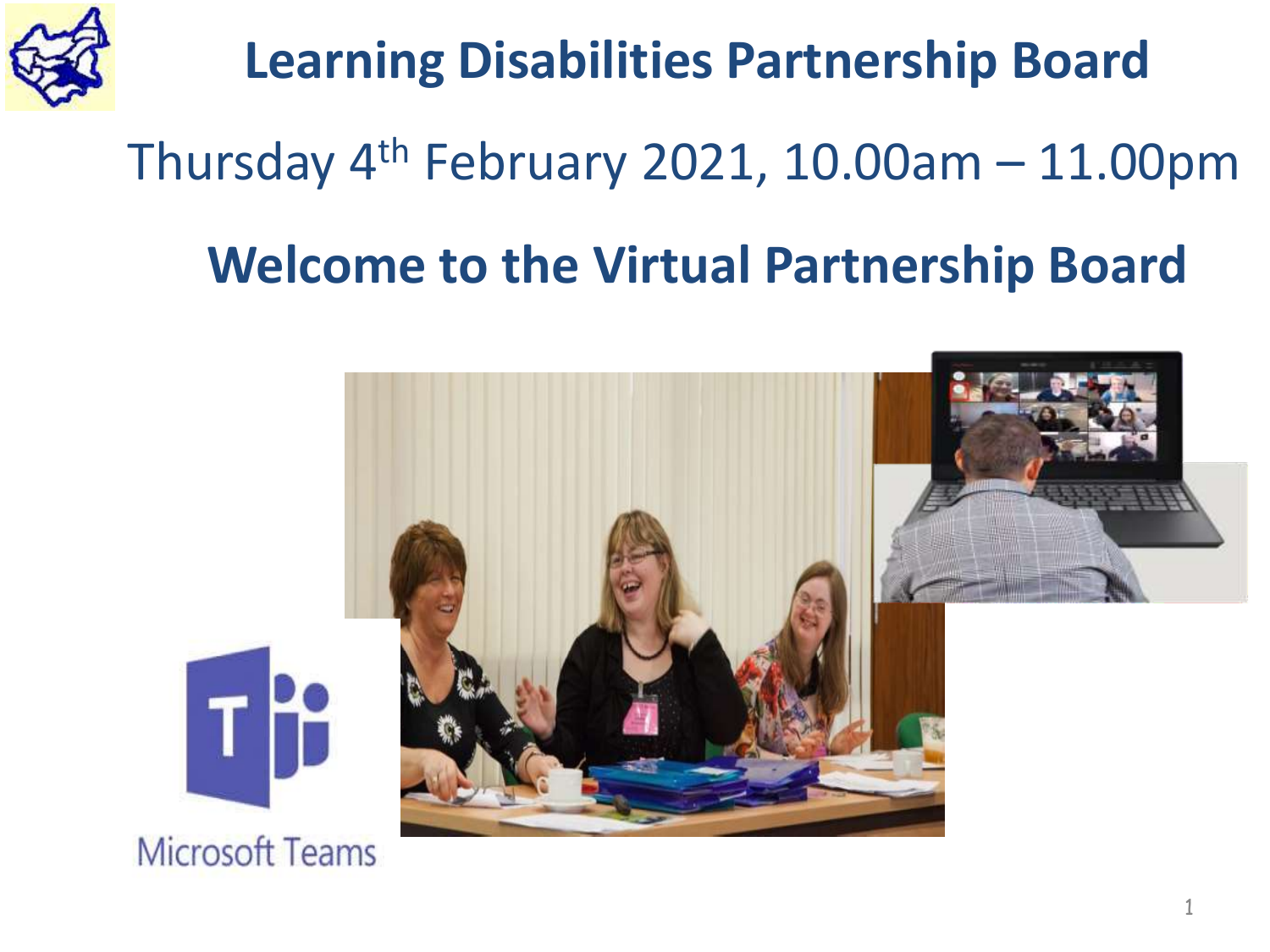

#### Leicestershire Learning **Disabilities Partnership Board**

#### **Ground Rules**



Everyone should take it in turns to speak

Everyone should respect what other people say



Everyone should always have good manners

No one should speak in a rude way to anyone



When the meeting is in progress people should only talk about Partnership Board work

Please do not have private conversations during the meeting

Mobile phones should be switched off or put on silent at all times



No texting on mobile phones, e-mailing or working on laptops during the meeting



#### Communication



At the Partnership Board everybody is equal. We are all important. It is important that we can all join in and say what we think.



To make sure we do this we all need to use easy words and no jargon

Please hold up the yellow card if you want to speak. Please do not speak until you are asked to do so by the Chair.

#### Not using Yellow or Red Cards during a Virtual Meeting



too fast. Anyone can hold up this card at any time. As soon as you see the red card, please stop talking.



Making things easy to understand is a difficult job so at each meeting we will ask someone to help make it easier for everyone to join in. Their job is to be the Word Police, Please remember, the Word Police is there to help us all.

Leicestershire Learning Disabilities Partnership Board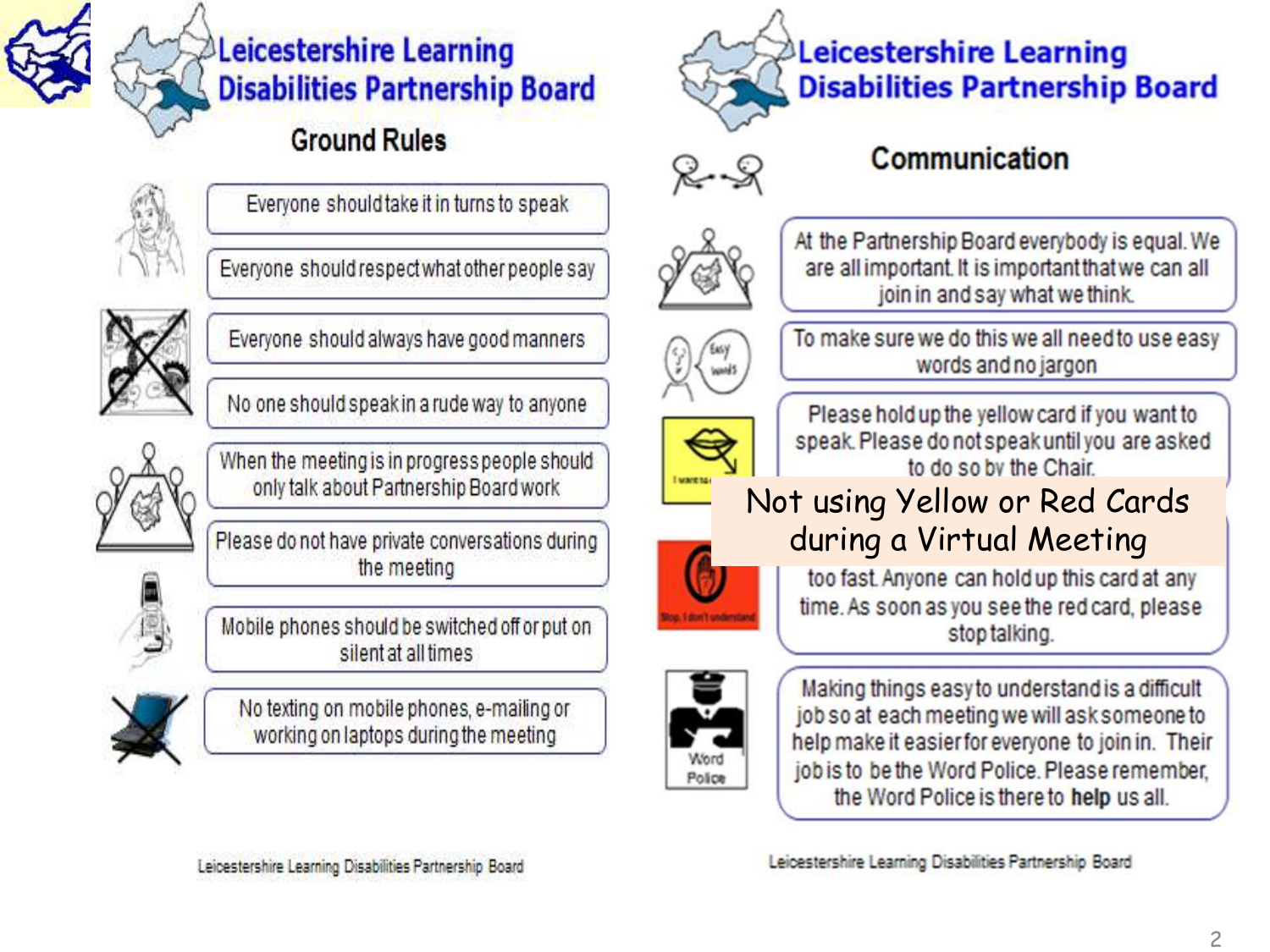# Rules for using Microsoft Teams

- **Be on time for the virtual meeting**
- Please dress appropriately
- If you want to talk then press the hand symbol



• Once you have spoken please remember to lower your hand by pressing the hand symbol again.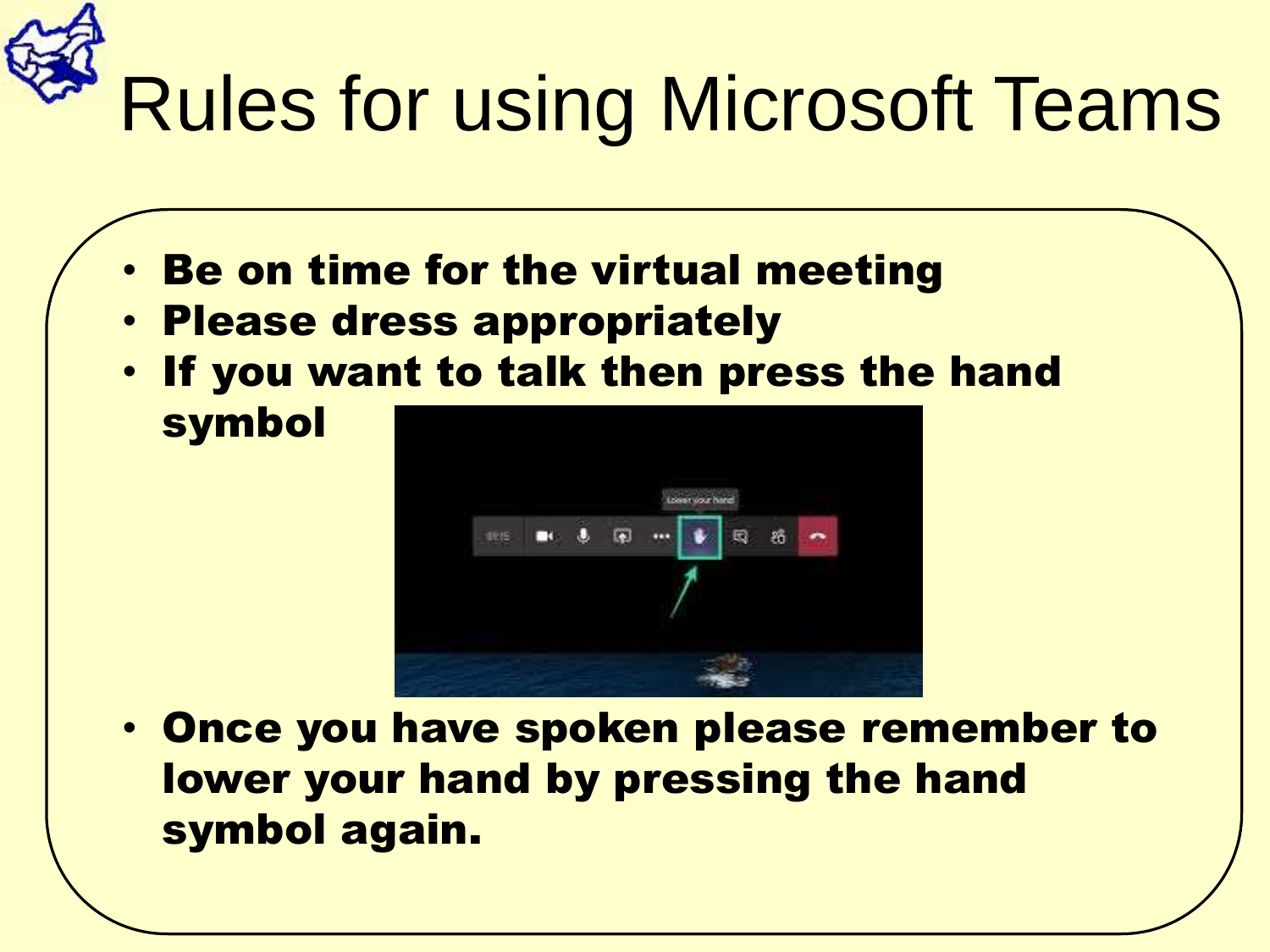

- **You are responsible for your behaviour and actions when using technology, like you are at normal Board Meetings**
- **Please turn off your cameras for the meeting. This will help the system run better.**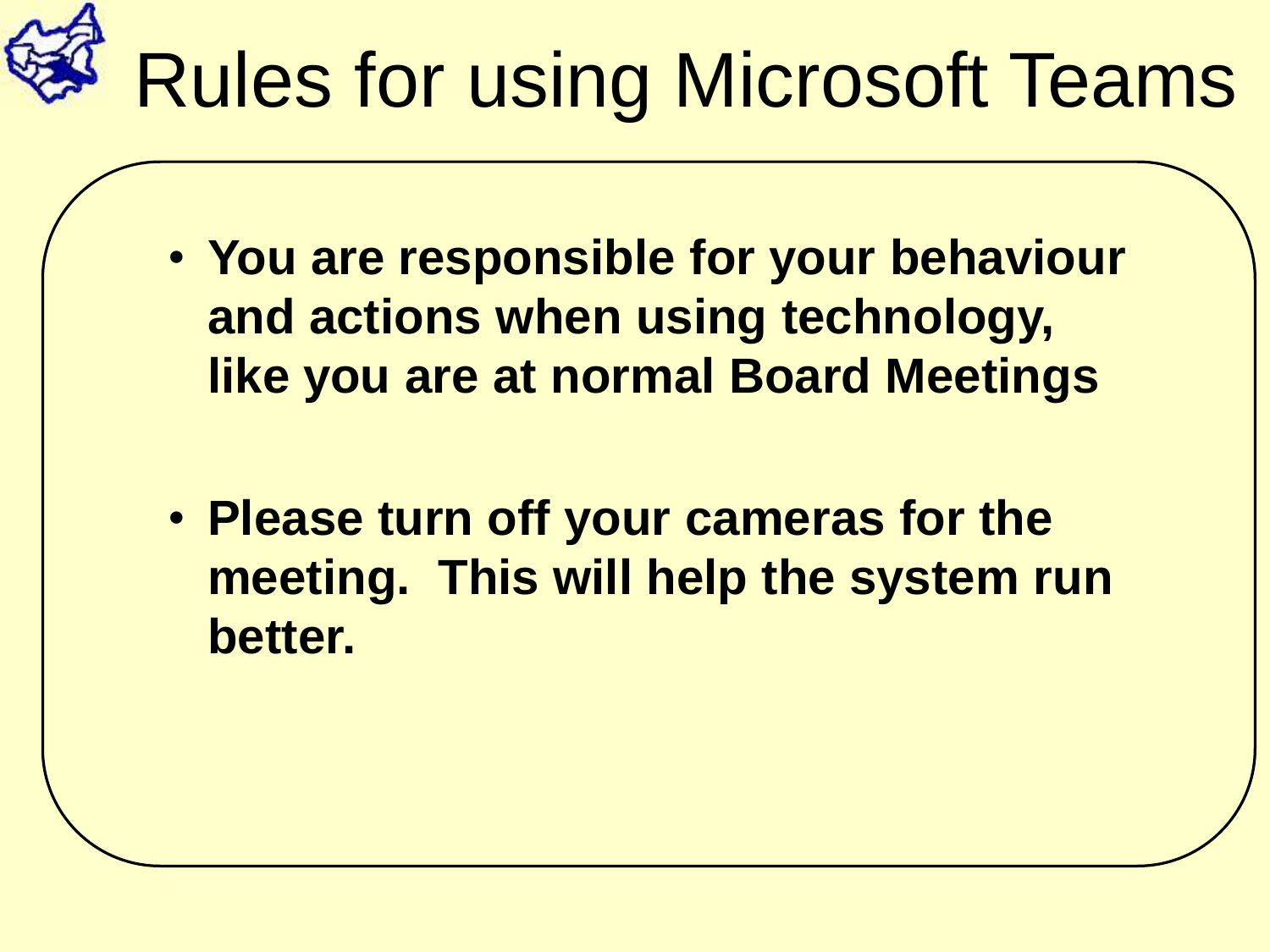

- **I will unmute everyone.**
- **If you have any questions please wait until someone says "any questions" then you can press your hand symbol and you will be unmuted.**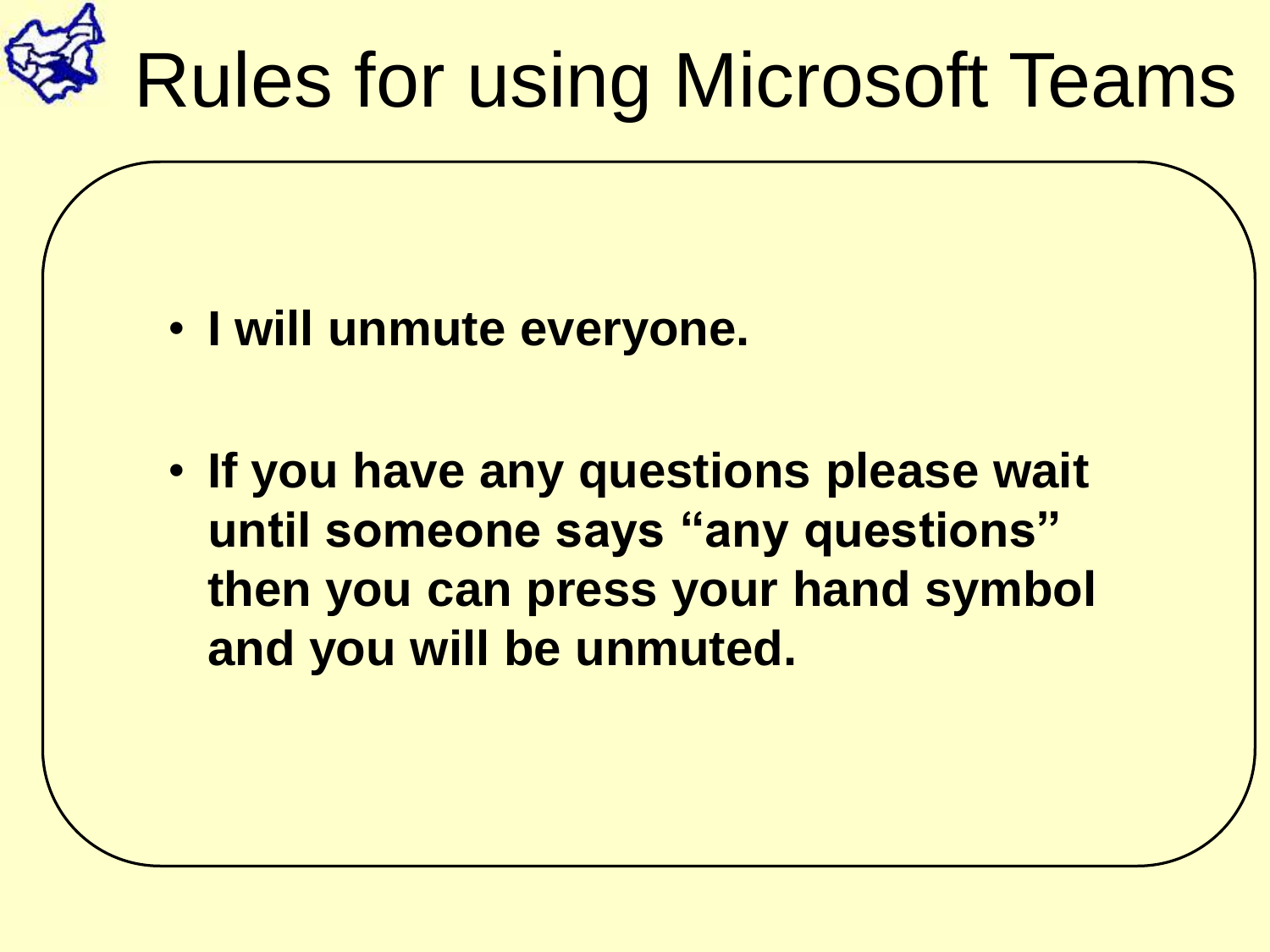

## Today's 1 hour Meeting

- Presentation by Sue Eato and Paul Winterbottom **30 Mins**
- Heather to talk about Social Care Taskforce and Winter Plan **10 Mins**
- Covid-19 Vaccination **10 Mins**
- Partnership Board Update **10 Mins**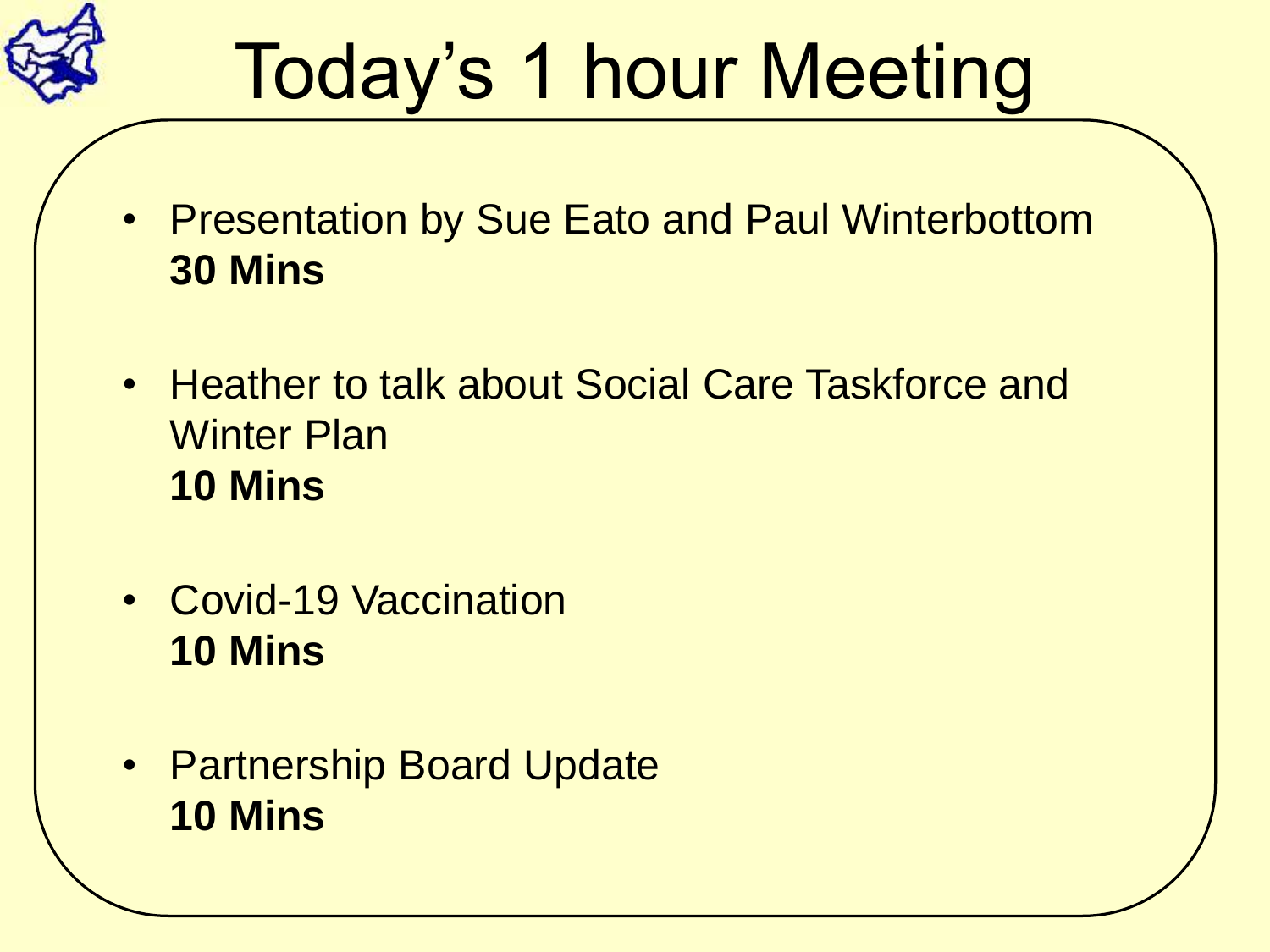## Every Voice Counts



Improving services for people with learning disabilities and/or autism.

Leicester, Leicestershire and Rutland (LLR) Authin and Learning Disability Services

### Presentation by Sue Eato and Paul Winterbottom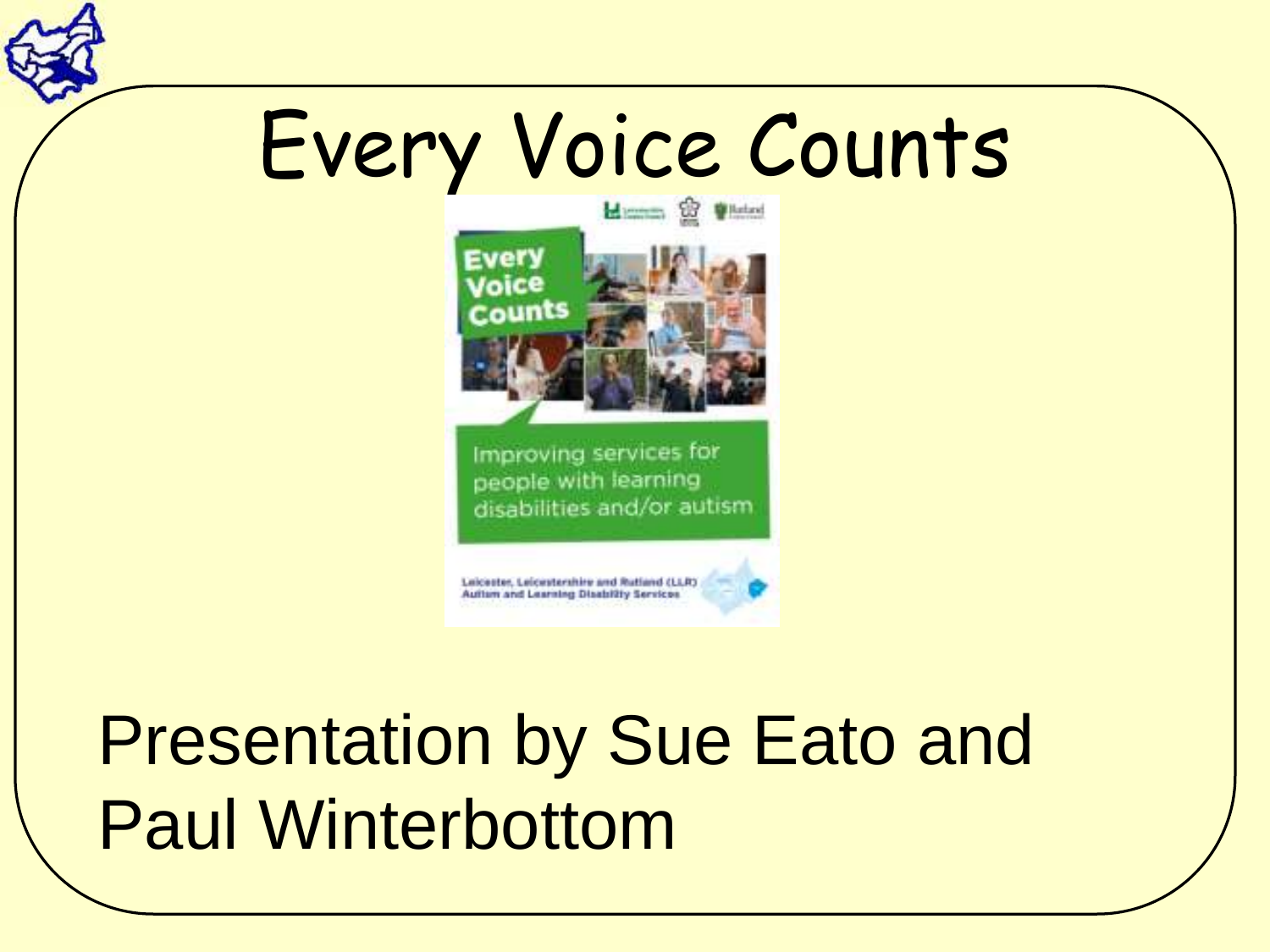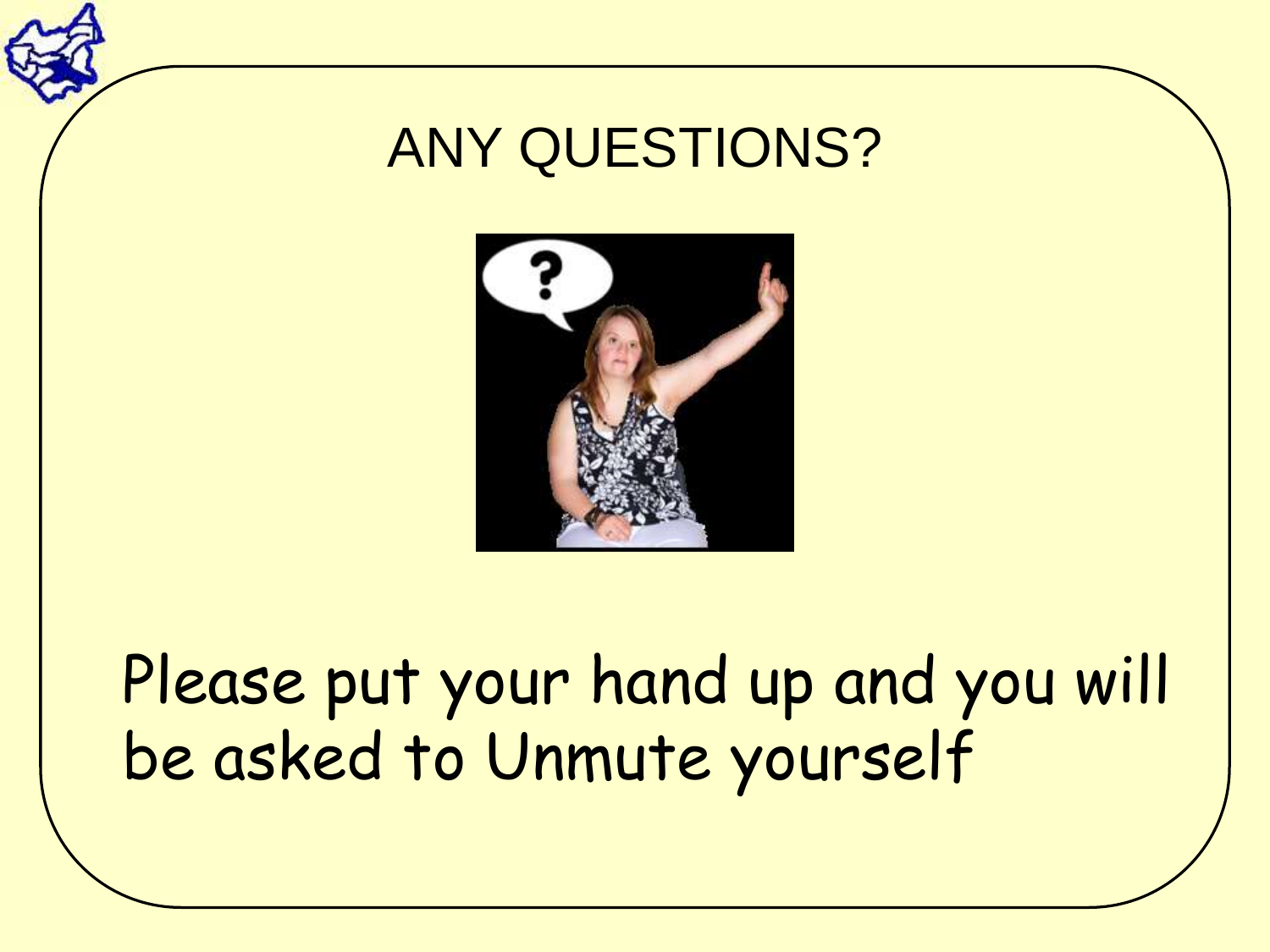

#### **Social Care Taskforce report and Winter Plan**



[\\Lccfp2\socdata\Admin Team\Partnership Board folders\Covid](file://Lccfp2/socdata/Admin Team/Partnership Board folders/Covid 19/social care response.pdf) 19\social care response.pdf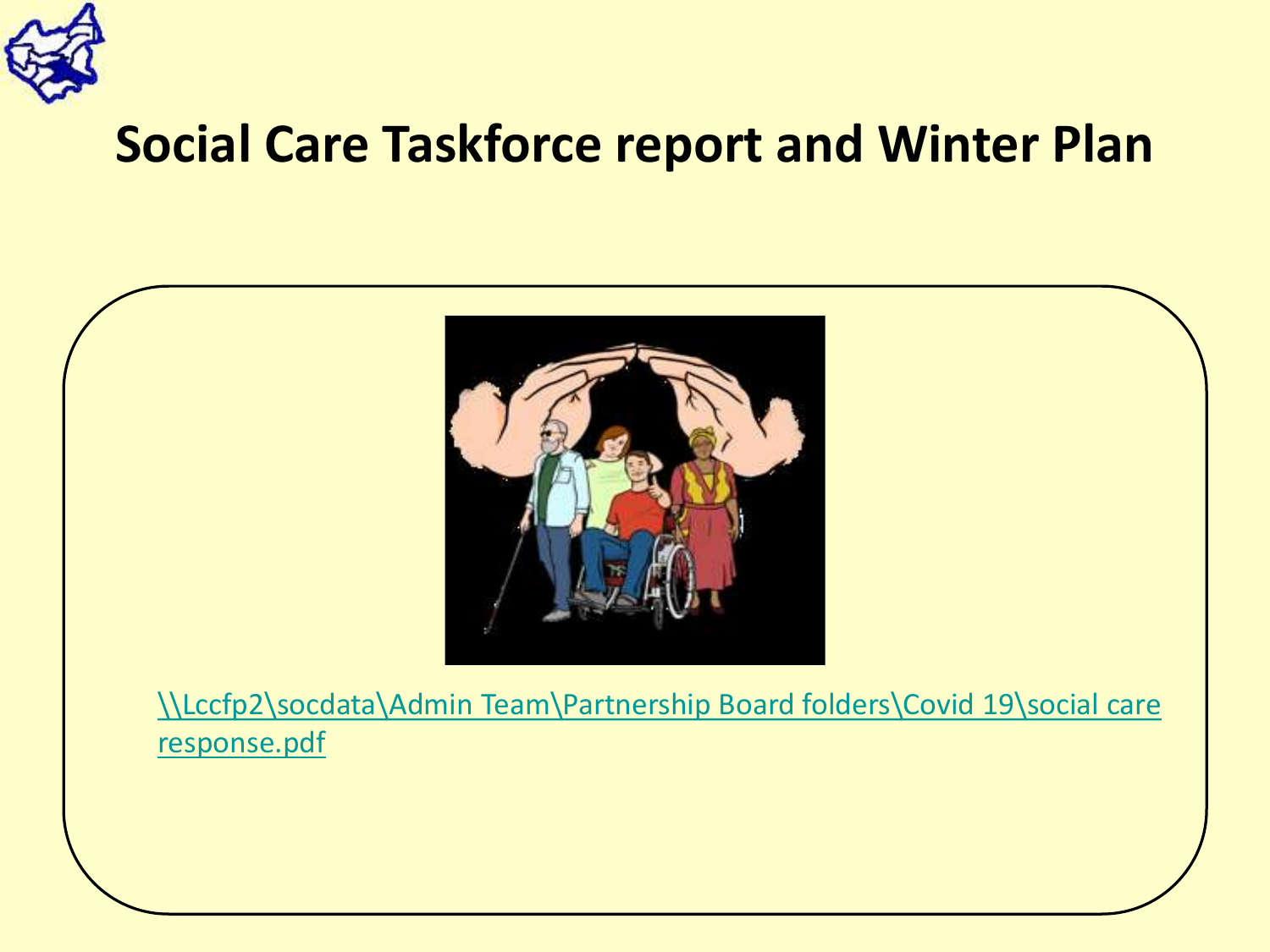

## Covid-19 Vaccination



[\\Lccfp2\socdata\Admin Team\Partnership Board folders\Covid](file://Lccfp2/socdata/Admin Team/Partnership Board folders/Covid 19/Covid-19 Vaccine and PWLD Drop in - Self Advocates 2021.docx)  19\Covid-19 Vaccine and PWLD Drop in - Self Advocates 2021.docx

\\Lccfp2\socdata\Admin Team\Partnership Board folders\Covid [19\EASY READ Covid-19 Vaccine and PWLD Discussion Drop in Jan](file://Lccfp2/socdata/Admin Team/Partnership Board folders/Covid 19/EASY READ Covid-19 Vaccine and PWLD Discussion Drop in Jan 2021.docx)  2021.docx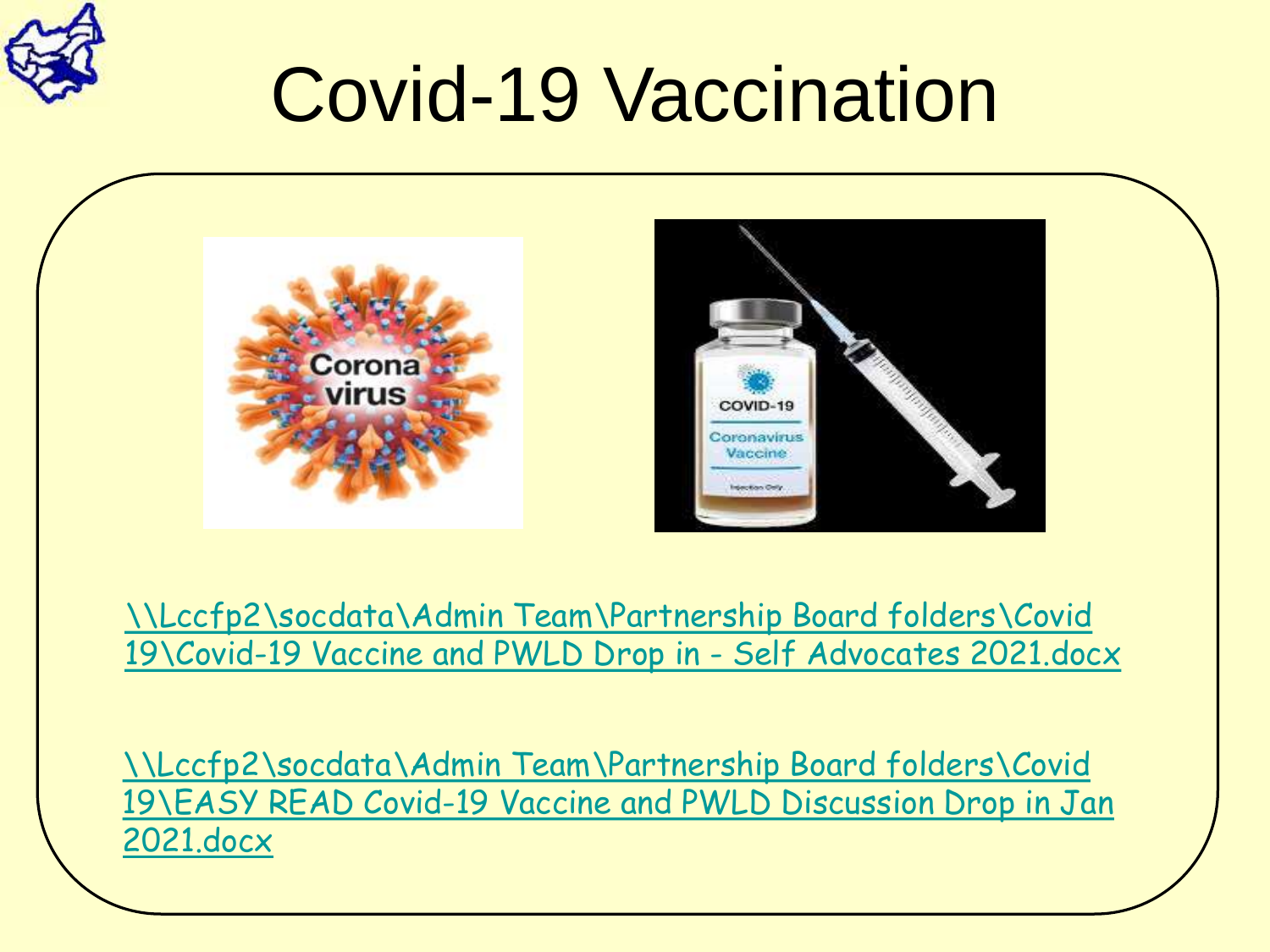

## Partnership Board Update

- During the Coronavirus Pandemic the Board have asked Chairs of Localities to work with Admin to produce a Newsletter for their area.
- Claire has been using Notify.Gov.Uk to keep in touch with people and to share information. This is a text messaging service so please let Claire know if you would like to join.
- Better Lives Website